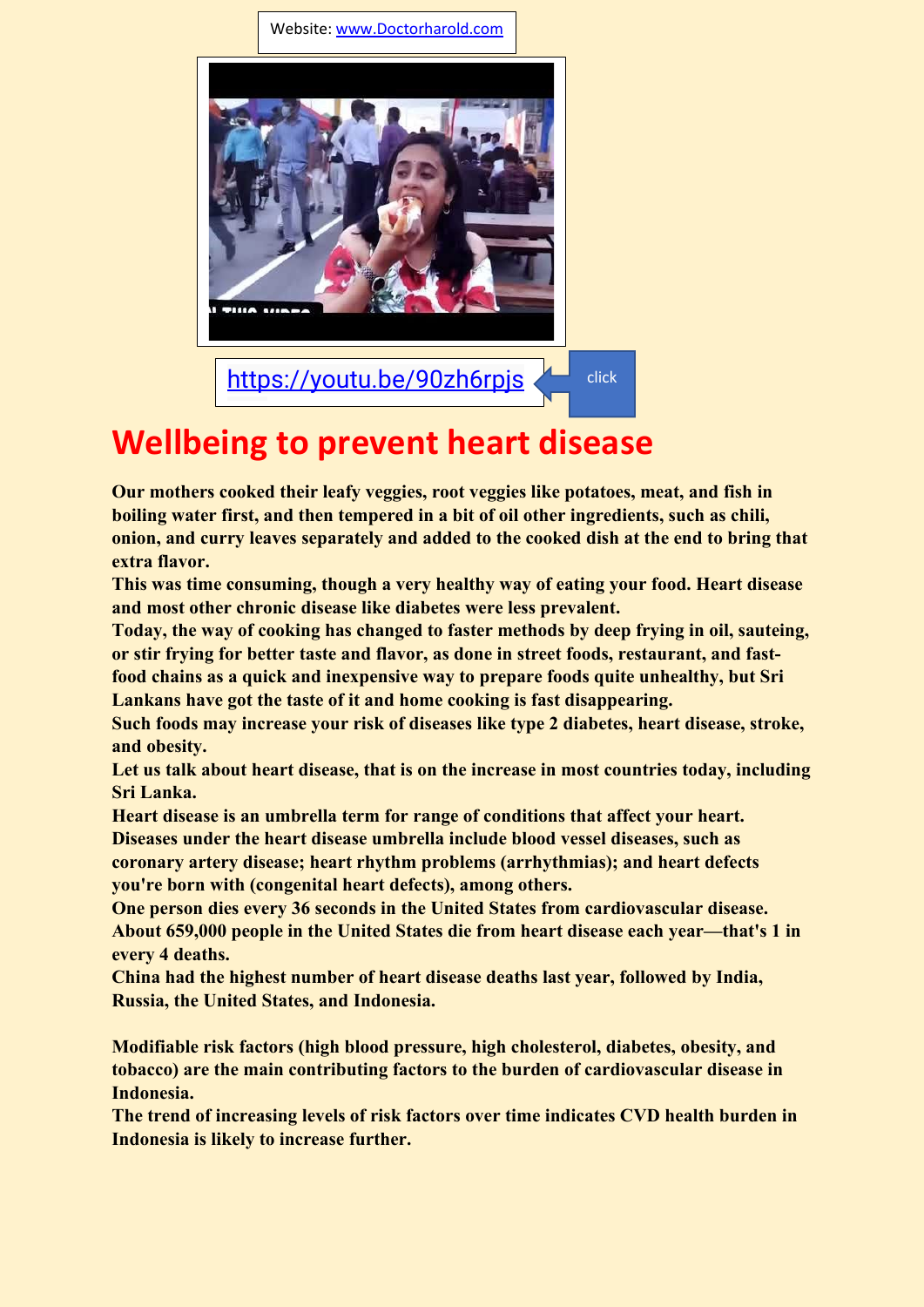**Mortality from ischemic heart disease in France is about a quarter of that in Britain, but the major risk factors are similar**

**The high consumption of alcohol in France, and of red wine, explains little of the difference**

**French paradox of low incidence of heart rate despite the Western lifestyles and keeping up till late during the weekends, dining and dancing, could not be explained.**

**Today through research studies it is becoming clear why that was.**

**For decades up to 1970, France had lower animal fat consumption (about 21% of total energy consumption v 31% in Britain) and serum cholesterol (5.7 v 6.3 mmol/l), and only between 1970 and 1980 did French values increase to those in Britain. There must be a time lag between the increase in serum cholesterol concentration and the full effect of the resulting increase in coronary artery atheroma and risk of death from ischemic heart disease.**

**This study reveals the importance of keeping your blood cholesterol within the normal range to reduce the risk of heart disease.**

**According to the latest WHO data published in 2018 Coronary Heart Disease Deaths in Sri Lanka reached 28,777 or 22.64% of total deaths. The age adjusted Death Rate is 123.79 per 100,000 of population ranks Sri Lanka #94 in the world.**

**The incidence of heart disease in Sri Lanka, is bound to be high compared to the developed countries, due to non-availability of a health systems where free access is available for checking on routine specific blood tests such as cholesterol, and other relevant investigations as a preventive measure.**

**Such investigations seem to be done when you suffer from heart disease after hospitalization, required for treatment, and not for prevention.**

**There are many other risk factors, that lead to high risk of heart disease in Sri Lanka, though coconut being blamed for its high saturated fatty acids.**

**When you are 40 years and over, eating high dense foods more with meat products and less veggies, junk foods as we refer to is one of the main factors leading to high blood cholesterol and triglycerides, resulting in building of plaques in your coronary blood vessels and elsewhere.**

**Foods that are bad for your heart are:**

**Sugar, Salt, Fat. Over time, high amounts of salt, sugar, saturated fat, and refined carbs raise your risk for a heart attack or stroke. ...**

**Bacon, Red Meat, Soda, Baked Goods, Processed Meats, White Rice, Bread, and Pasta, Pizza.**

**Crash diets can cause an irregular heartbeat.**

**Shane Warne, 52-year-old died from a suspected heart attack, but now, just days after his untimely death, reports suggest that he was on an 'extreme' liquid diet for 14 days, which could have been one of the triggers.**

**Some liquid diets and those that limit calorie intake to the point of starvation are extremely dangerous. Poor nutrition can lead to many health conditions, including arrhythmia, loss of heart muscle mass, and ultimately heart damage.**

**Eating a vegetable based diet daily that includes nutrients and fiber and low calorie fat , and eating meat once a week , and eating more oily fish are more desirable to reduce the risk of coronary plaques that blocks the arteries.**

**Such food also has antioxidants, which may help protect your cells from damage that can lead to diabetes and heart disease.**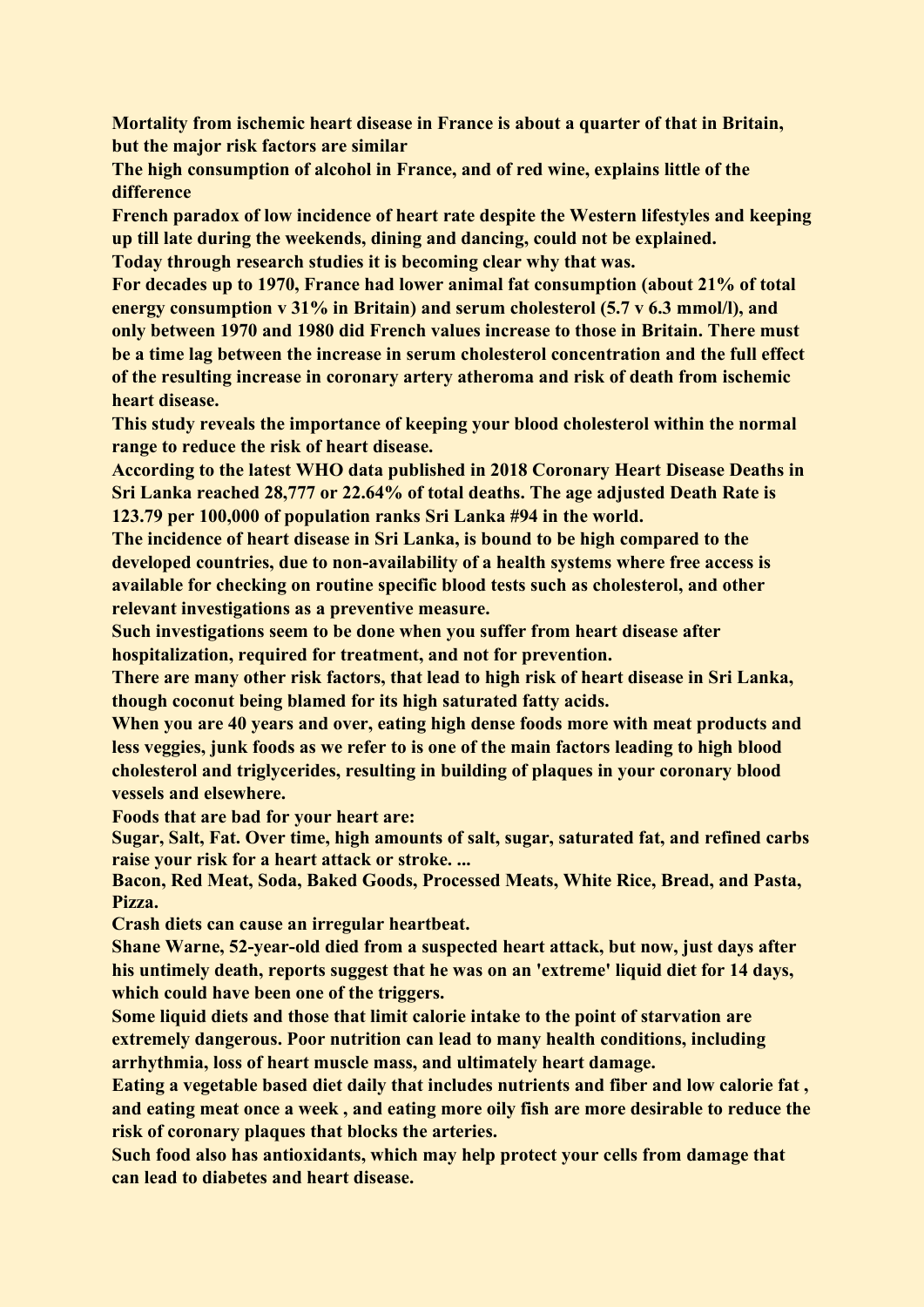**Daily Exercise May cut heart disease risk in older people.**

**Increased levels of physical activity and an active lifestyle appear to be linked to a lower risk of heart disease in later life, a new study suggests.**

**Researchers looked at how different patterns of physical activity are linked with heart disease in older women and men and found that more activity was associated with lower rates of heart conditions and death.**

**The greatest reduction in risk was seen in those who did more than 20 minutes of physical exercise each day and was more pronounced at 70 years of age.**

**"Physical activity is likely to be beneficial at any age, but to summarize our findings, we could say that when it comes to being physically active, the sooner the better," says lead researcher Claudio Barbiellini Amidei, MD, of the University of Padua in Italy. Living a lonely life is bad for the heart as much as smoking, high blood pressure,**

**obesity, or not exercising, and connecting with social friends by joining a club and meeting people seem to reduce the risk of heart disease and other illnesses, including dementia.**

**High blood pressure that occurs due to thickening of your peripheral arteries is a strong risk factor for heart disease, as much strain is enforced on the heart to pump blood to the periphery.**

**When you are 60 and above, it is advisable to check your blood pressure at home, routinely and consult your family doctor for advice if it is above the normal range. You may be having sleep apnea without your knowing. If you feel tired in the morning as you wake up and has a dry mouth by keeping the mouth open during sleep, you need to consult your doctor and get a referral to a specialist who does sleep apnea testing. People with bull necks, and heavy drinking are two common factors that can cause this problem. People who suffer from sleep apnea are more likely to have a stroke, high blood pressure and heart disease.**

**Putting on extra pounds raise your odds for high blood cholesterol, high blood pressure and diabetes, all linked to heart disease.**

**There is another view that most patients who get heart disease the cholesterol levels are lower than 100 mg/dL, and one study showed that7.6 percent of patients had LDL levels below 70 mg/dL, which are guideline targets for LDL cholesterol in those at fair risk and at high risk for cardiovascular disease, respectively.**

**A new national study has shown that nearly 75 percent of patients hospitalized for a heart attack had cholesterol levels that would indicate they were not at high risk for a cardiovascular event, based on current national cholesterol guidelines.**

**Dr Malhotra a well-known cardiologist from UK believes that saturated fat which produce high cholesterol levels in the blood, is a part of a healthy diet: he is known to put a tablespoon of butter and coconut oil into his coffee. He has attacked the standard advice on saturated fat consumption to reduce the risk of cardiovascular disease. He condemns taking statins to lower your cholesterol levels as it is known to trigger a slew of nasty, debilitating side effects including headaches, muscle pain and nausea, and increase the risk of developing type 2 diabetes, hepatitis, pancreatitis and vison problems and memory loss.**

**Niacin or Vitamin B3 is the best agent known to raise blood levels of HDL, which helps remove cholesterol deposits from the artery walls.**